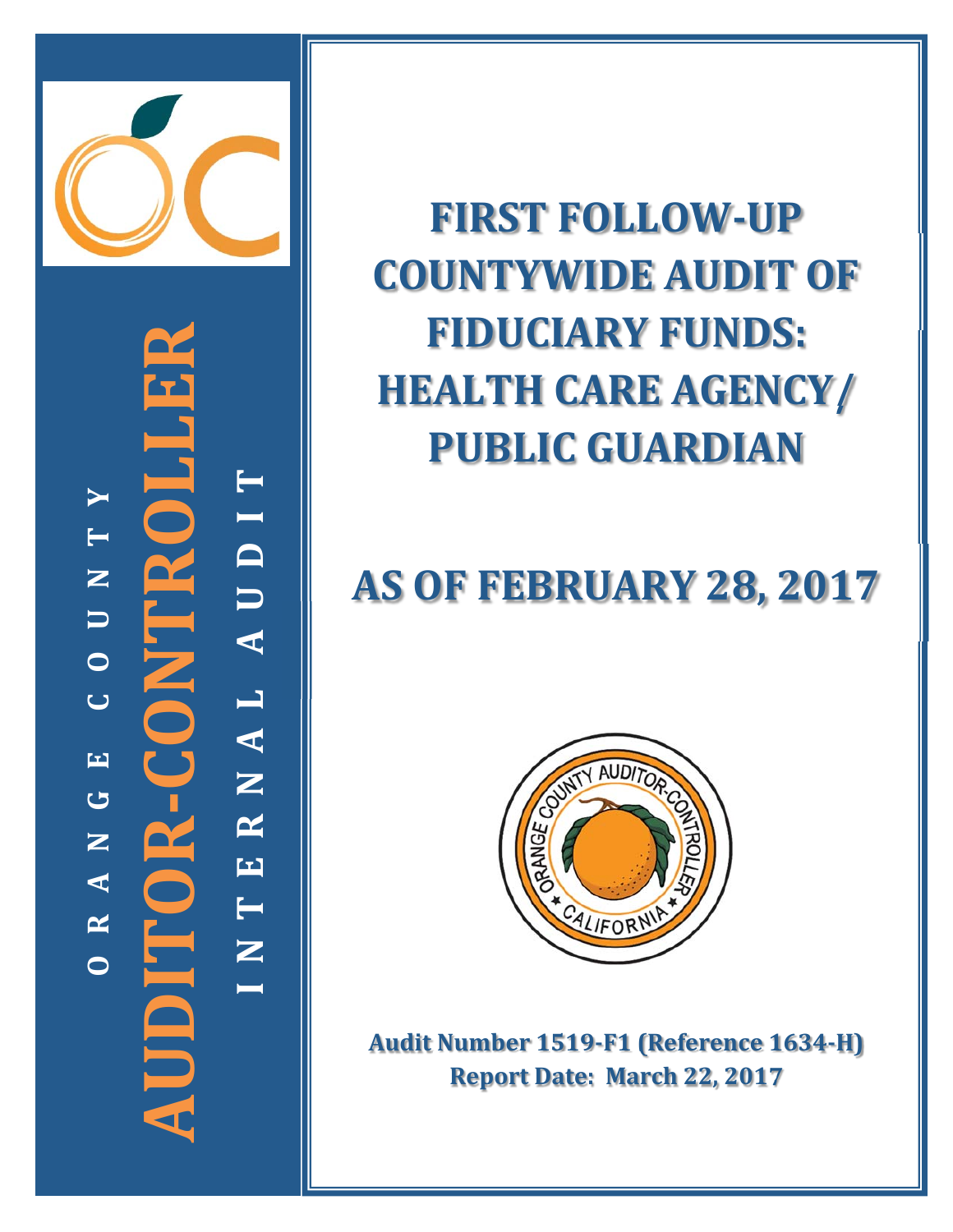

## **Eric H. Woolery, CPA Orange County Auditor‐Controller**

**Toni Smart, CPA Scott Suzuki, CPA, CIA, CISA Lily Chin, CPA, CGMA Monica McCoy**

**Director, Internal Audit Assistant Director Audit Manager II Auditor I**

**12 Civic Center Plaza, Room 200 Santa Ana, CA 92701**

Auditor-Controller Web Site www.ac.ocgov.com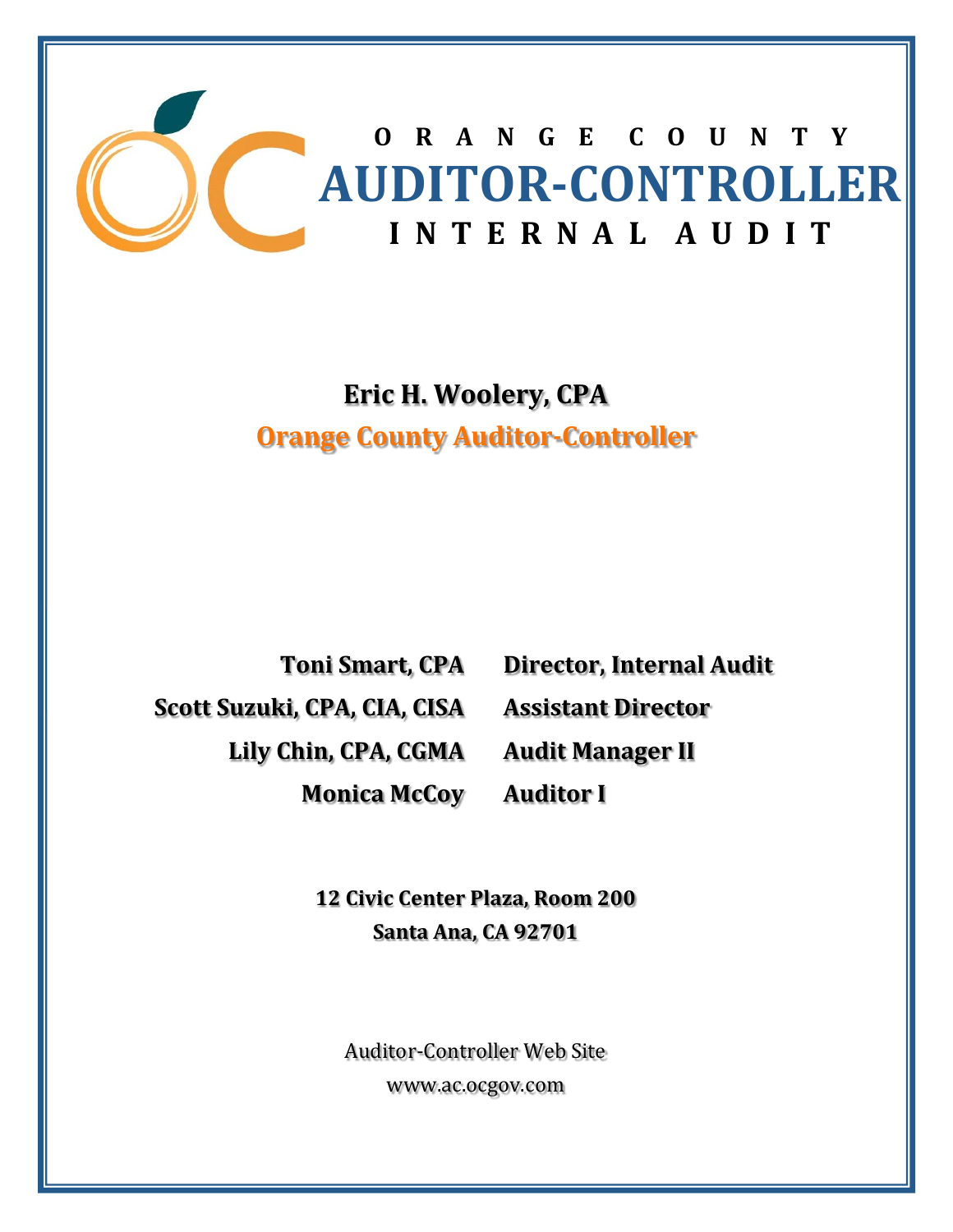

**ERIC H. WOOLERY, CPA**  AUDITOR-CONTROLLER

### **Transmittal Letter**



**(Reference 1634-H)** 

**March 22, 2017** 

- **TO:** Mark Refowitz, Director Health Care Agency/Public Guardian
- **SUBJECT:** First and **Final Close-Out** Follow-Up Countywide Audit of Fiduciary Funds: Health Care Agency/Public Guardian, Original Audit No. 1519, Issued May 6, 2016

We have completed our First and Final Close-Out Follow-Up on Countywide Audit of Fiduciary Funds for the Health Care Agency/Public Guardian as of February 28, 2017. Our final report is attached for your review.

I submit an **Audit Status Report** quarterly to the Audit Oversight Committee (AOC) and a quarterly report to the Board of Supervisors (BOS) where I detail any critical and significant audit findings released in reports during the prior quarter and the implementation status of audit recommendations as disclosed by our Follow-Up Audits. Accordingly, the results of this Follow-Up Audit will be included in future status reports to the AOC and BOS.

Toni Smart, CPA, Director Auditor-Controller Internal Audit Division

#### **Attachments**

Other recipients of this report: Members, Board of Supervisors Members, Audit Oversight Committee Eric H. Woolery, Auditor-Controller Frank Kim, County Executive Officer Lilly Simmering, Deputy Chief Operating Officer Richard Sanchez, Assistant Agency Director, HCA Mary Hale, Deputy Agency Director, HCA Behavioral Health Jeffrey Nagel, Director of Operations, HCA Behavioral Health Nedenia Lane, Public Guardian Anna Peters, Director of Administrative Services, HCA Adil Siddiqui, Chief Information Officer, HCA Tonya Riley, Director of Satellite Accounting, Auditor-Controller Salvador Lopez, Accounting Manager III, Auditor-Controller/HCA Accounting Frank Tuanai, Accounting Manager II, Auditor-Controller/HCA Accounting Foreperson, Grand Jury Robin Stieler, Clerk of the Board of Supervisors Macias Gini & O'Connell LLP, County External Auditor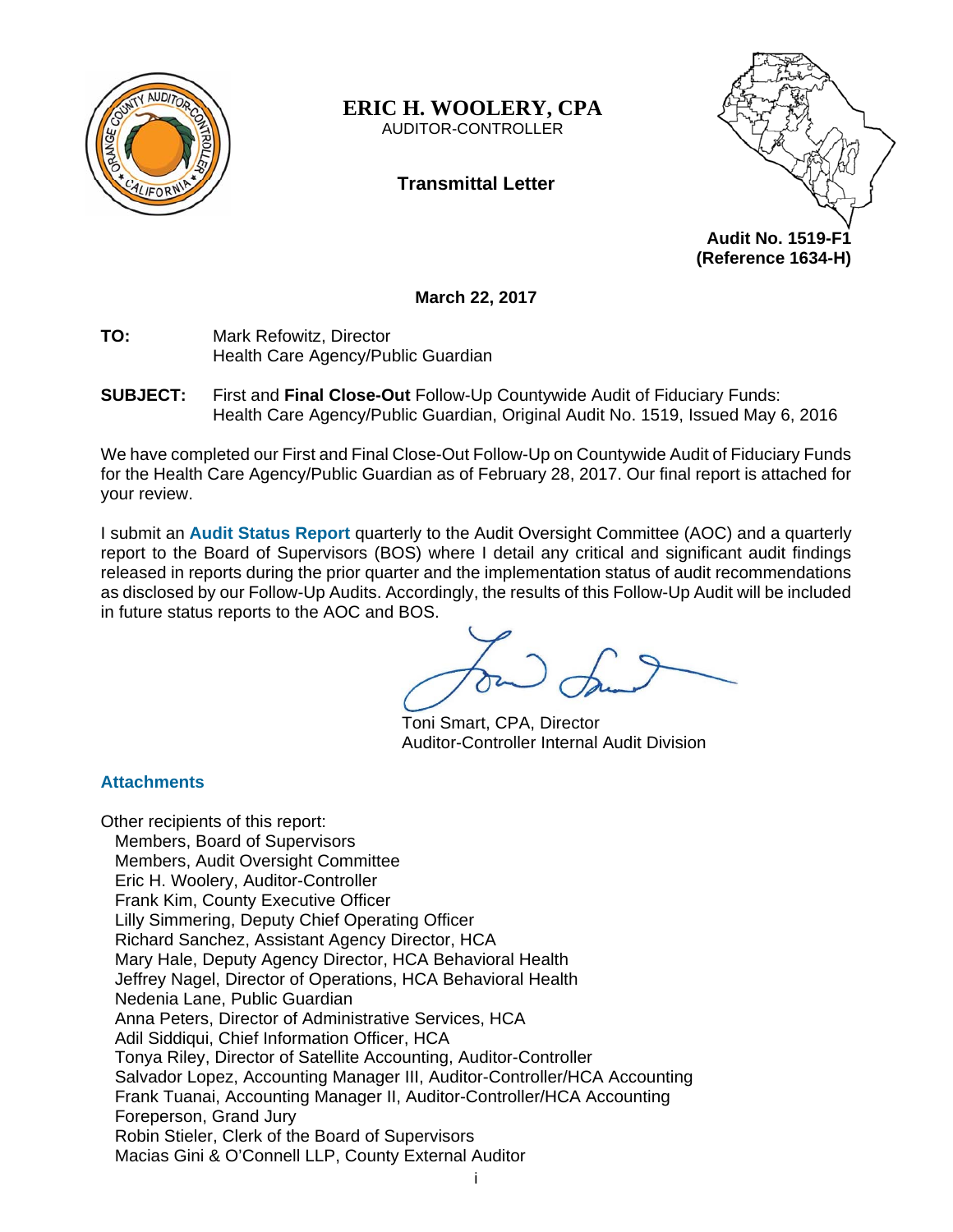

#### *First and Final Close-Out Follow-Up Countywide Audit of Fiduciary Funds: Health Care Agency/Public Guardian Audit No. 1519-F1 (Reference 1634-H)*

**As of February 28, 2017**

| <b>Transmittal Letter</b>        |   |
|----------------------------------|---|
| <b>Internal Auditor's Report</b> |   |
| <b>SCOPE</b>                     | 1 |
| <b>BACKGROUND</b>                | 1 |
| <b>RESULTS</b>                   | 1 |
|                                  |   |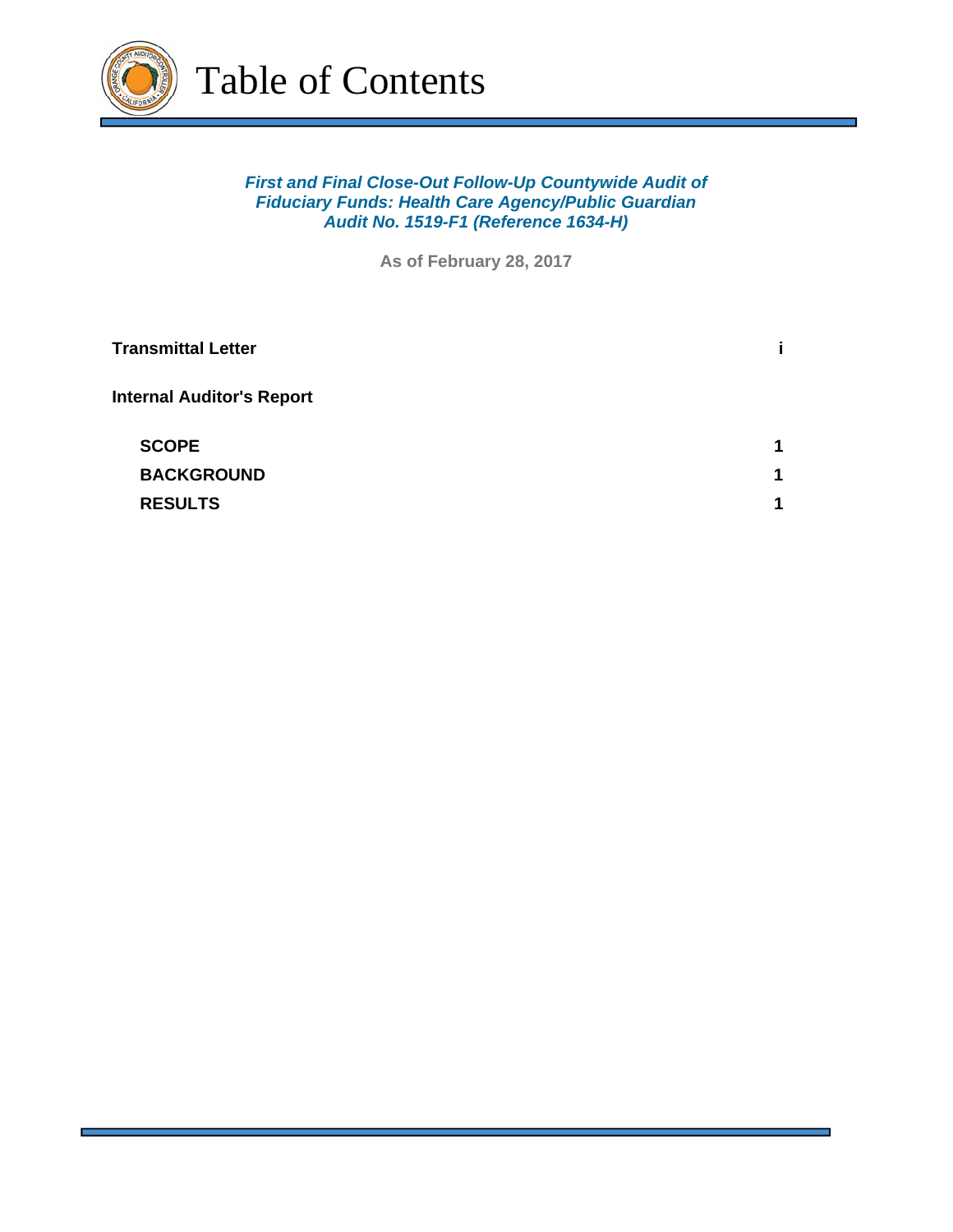

#### **Audit No. 1519-F1 March 22, 2017 (Reference 1634-H)**

- TO: Mark Refowitz, Director Health Care Agency/Public Guardian
- FROM: Toni Smart, CPA, Director Auditor-Controller Internal Audit Division
- SUBJECT: First and **Final Close-Out** Follow-Up Countywide Audit of Fiduciary Funds: Health Care Agency/Public Guardian, Original Audit No. 1519, Issued May 6, 2016

#### **SCOPE**

We completed a First Follow-Up Countywide Audit of Fiduciary Funds: Health Care Agency/Public Guardian (HCA). Our audit was limited to reviewing actions taken as of February 28, 2017, to implement the **two (2) recommendations** from our original audit.

#### **BACKGROUND**

We conducted a countywide audit of fiduciary funds. HCA had six fiduciary funds. Our audit of internal controls over the selected fiduciary funds administered by HCA was performed to ensure the funds were properly administered, safeguarded, and maintained in compliance with County policy, procedures, and specific fund requirements for the period from July 1, 2014 through June 30, 2015. Our original audit identified **two (2) Control Findings**.

#### **RESULTS**

Our First Follow-Up Audit found that HCA **implemented one (1) recommendation**, and we considered the **remaining recommendation closed** for the purpose of follow-up of the original audit. Because the recommendations were implemented/closed, **this report represents the final close-out of the original audit.**

Based on our First Follow-Up Audit, the following is the implementation status of the two (2) original recommendations:

#### **Finding No. 1 – Fund 165 Reconciling Differences Need to be Resolved (Control Finding)**

**Recommendation No. 1:** HCA/PG work towards resolving the long-outstanding reconciling differences in Fund 165.

Current Status: **Closed.** Our First Follow-Up Audit found that HCA/PG resolved \$2,271 of the total \$5,999 long-outstanding reconciling differences found during the original audit. We reviewed the January 2017 reconciliation and found an additional eight (8) reconciling items totaling \$5,876 remain unresolved due to ePAGES system errors. HCA/PG continues to track the reconciling differences caused by system errors and is preparing an Agenda Staff Report (ASR) for a replacement system. The ASR is planned for the April 25, 2017 Board of Supervisors meeting.

**First and Final Close-Out Follow-Up Countywide Audit of Fiduciary Funds: Health Care Agency/Public Guardian Audit No. 1519-F1 (Reference 1634-H) Page 1**